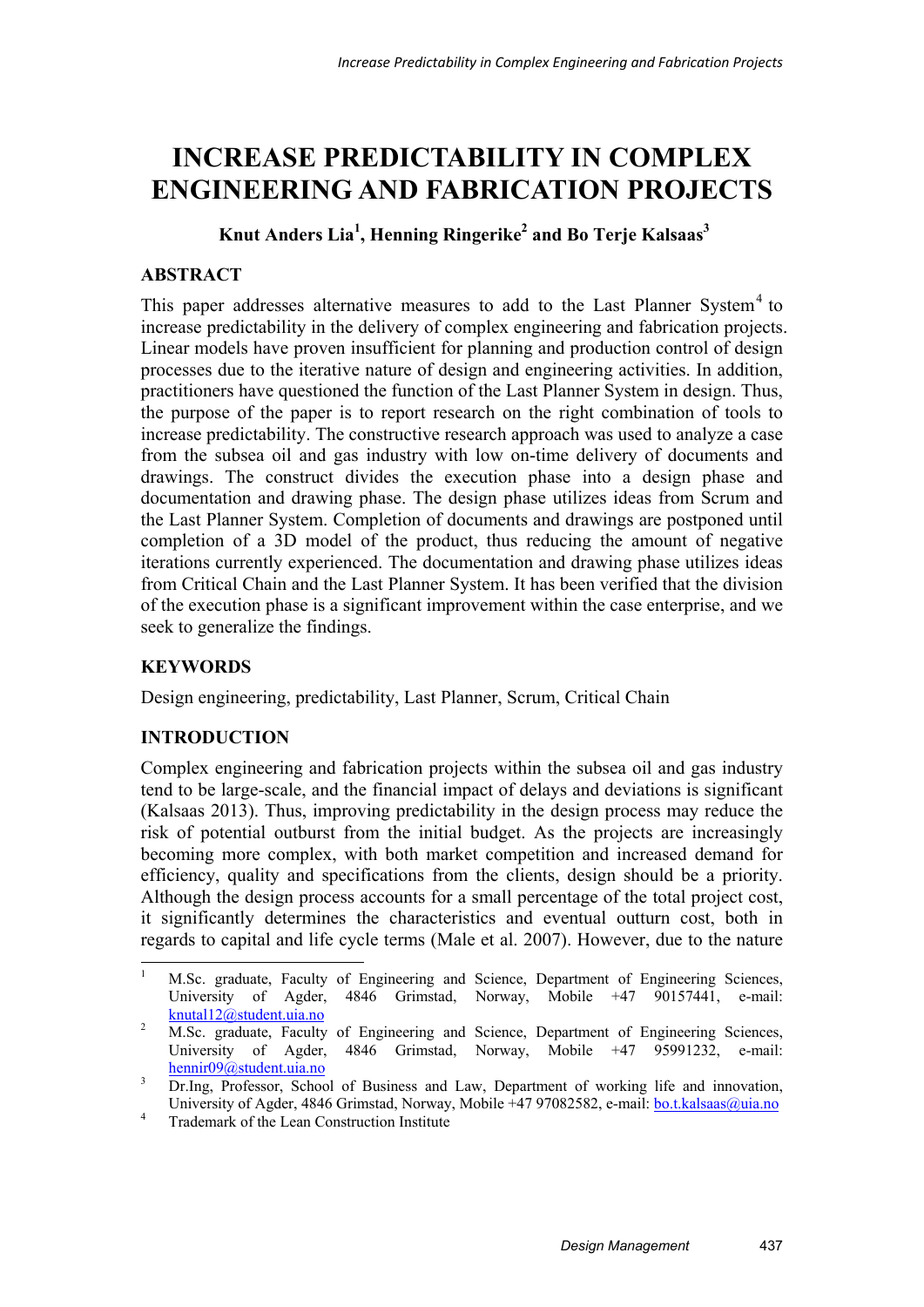of the design process, planning serves as a challenging task. Traditionally, a lot of the planning strategies used for the design process are based on linear approaches, such as "stage gate" and "waterfall" (Kalsaas 2013). In addition, complex projects tend to perform concurrent engineering, i.e. a number of engineering activities are underway at one time, and the entire set of activities converges to the design solution at once (Hoedemaker et al. 1999). Yet, traditional planning techniques take little account of the interdisciplinary, iterative nature of the design process (Austin et al. 1999). Inevitably, this leads to cycles of unnecessary iterations and rework, known as negative iterations<sup>1</sup> (Ballard 2000b), as well as time and cost penalties in both design and fabrication. Against this background, iterative and inclusive methods for planning design must be sought in order to improve predictability and quality of the deliverables.

Our purpose is to investigate a new way to perform the initial planning, as well as production control, based on the theories of Last Planner System (LPS), Scrum and Critical Chain (CC). A key success factor is involvement of key personnel, i.e. collaborative planning, in the mobilization phase of projects to ensure a feasible plan including milestones and allocation of resources. Project Managers, Lead engineers, and product group leaders must be part of this process to increase the quality and feasibility of the plan, allocate resources, sequence the workload, and commit to the plan. In addition, we look into current methods for progress tracking within the case enterprise.

In the following sections, we first describe the methodological approach to our research. We then briefly introduce principles and methods of different approaches for planning the design process. Next, the studied case from the subsea oil and gas industry is presented to illustrate applications of design planning approaches, followed by a presentation and verification of the new way of managing the design process, i.e. our construct. Finally, we provide a conclusion and propositions for further research.

## **METHODOLOGY**

-

The method is based on a constructive research design for analyzing the case (Lukka 2003). The constructive research approach is a research procedure for developing constructions that in turn can contribute to the theory connected to the field of research. In addition, constructive research relates to design science research, which according to Simon (1996) is concerned with devising artifacts, e.g. tools, techniques, materials, and sources of power, to attain goals. Constructive research is a form of prescriptive research aiming at improving the performance of the case being studied. Furthermore, our approach is based on action research (Reason & Bradbury 2008), as two of the authors have been working closely with the case enterprise.

To maintain the construct validity of the paper we have relied on the multiple sources of evidence (Yin 2009). The initial phase of the research was conducted as an exploratory study. The goal of the exploratory phase was to gain a comprehensive understanding of planning tools and techniques, as well as ways of leading today. This was achieved through reviews of internal documentation and informal meetings

<sup>&</sup>lt;sup>1</sup> Non-value generating activities also referred to as waste in design.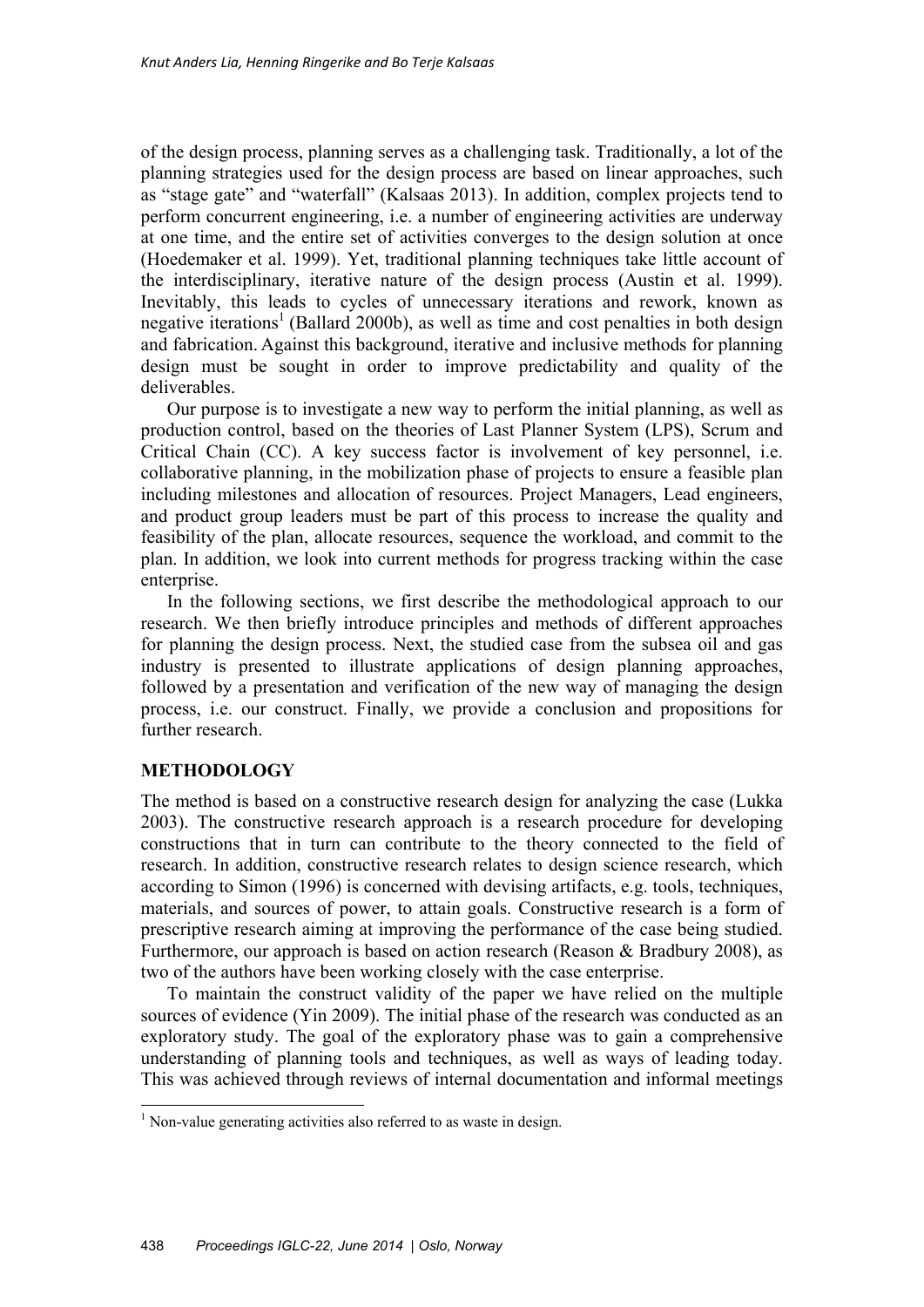and discussions with employees at different levels of the organization. Further, we conducted structured workshops with key personnel. The purpose was to discuss new ways of managing the design process and engineering activities to ensure improved predictability and quality in the execution phase of the project. Based on feedback from the workshops, our construct was adapted to better suit the case enterprise in order to increase the likelihood of a successful implementation.

## **DIFFERENT APPROACHES TO PLAN AND CONTROL ENGINEERING ACTIVITIES**

The Last Planner System (LPS) provide an alternative to the traditional project management way of thinking. LPS was developed in order to reduce the negative impacts of variability and increase the reliability of workflow in construction (Ballard 2000a). LPS is not only a planning methodology, but also a production control framework. LPS has been thoroughly described in previous work by Ballard (2000a), as well as numerous papers presented at the  $IGLC<sup>1</sup>$  conferences. Thus, only the main principles will be presented here:

- Plan in greater detail as you get closer to performing the actual workload.
- Produce plans collaboratively with those who will perform the work.
- Reveal and remove constraints on planned tasks as a team, i.e. ensure soundness of tasks.
- Make and secure reliable promises.
- Learn from failures.

Several papers have been presented on the subject of LPS in design (e.g. Ballard et al. 2009; Hamzeh et al. 2009; Kalsaas 2013). According to Ballard et al. (2009) there are three main factors that distinguish production control during design: uncertainty of ends and means, the speed of execution, and work complexity. Consequently, the rule to collaboratively plan in greater detail closer to the event still applies for design, but the forecast period is shortened (Ballard et al. 2009). Since design emerge through a complex process, we cannot fully predict the sequence of work initially, because new unforeseen design activities might be unveiled. Ballard (1999) argues that design criteria and solutions evolve as the process progresses, which is what Thompson (1967/2003) describes as reciprocal dependencies: relationships where output from one activity determines the next. Reciprocal dependencies must be coordinated by mutual adjustment, as found in the phase planning, lookahead planning and weekly work planning of LPS (Kalsaas & Sacks 2011). However, Ballard et al. (2009) argue that there still is a need for a detailed<sup>2</sup> master schedule at the beginning of a project to explore risks and exploit opportunities. They also point out that the assignment and execution should be done with multi-disciplinary teams in iterations. According to the Scrum framework, which is used to develop and sustain complex products, while

1

<sup>&</sup>lt;sup>1</sup> International Group of Lean Construction

 $2$  The level of detail may be discussed as the future is unpredictable, i.e. variances and uncertainties do occur.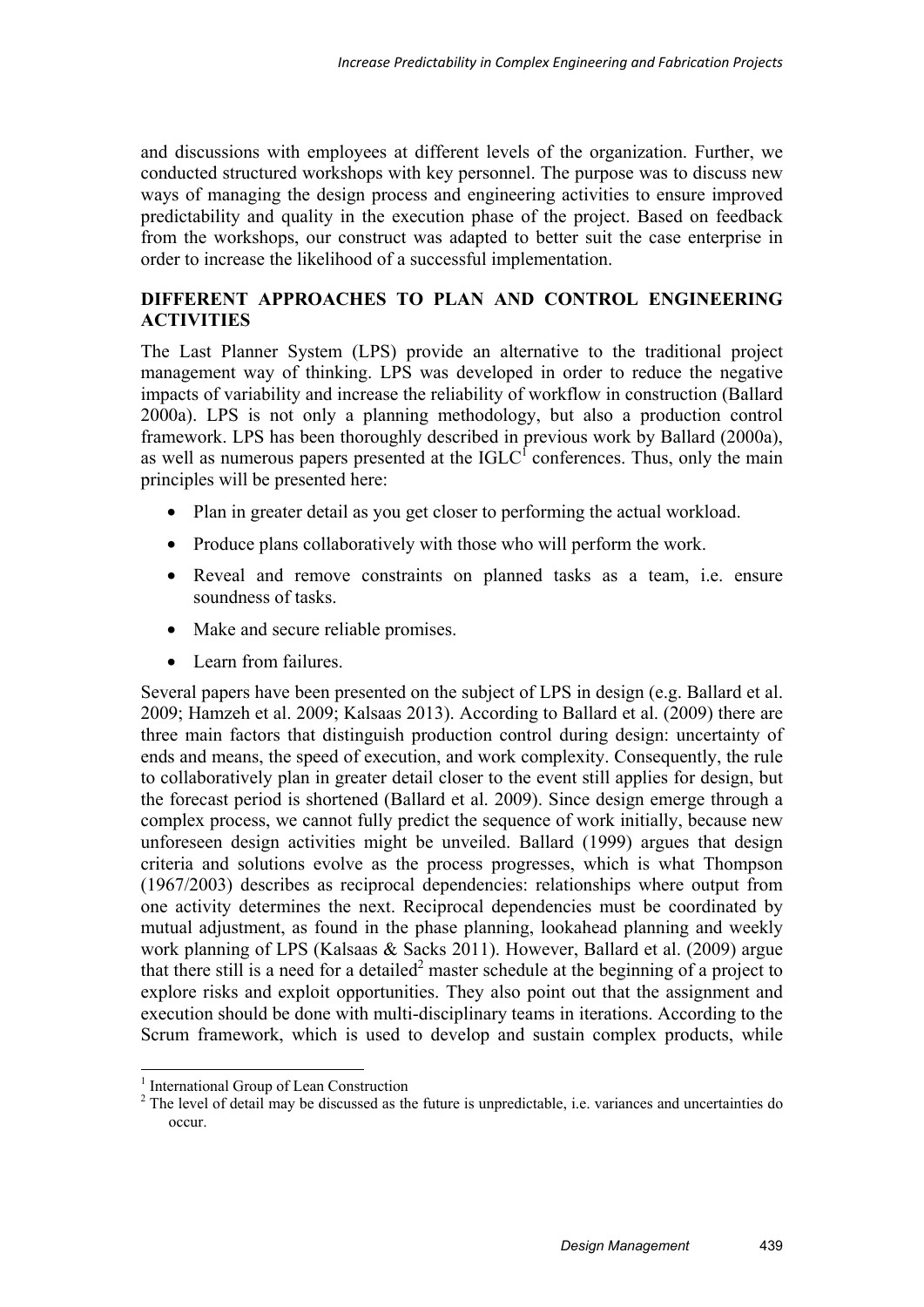delivering the highest possible customer value (Schwaber & Sutherland 2013). Scrum teams are self-organizing and cross-functional; self-organizing because they choose how best to accomplish their work, and cross-functional because they have all competencies needed to accomplish their work. The team model is designed to optimize flexibility, creativity and productivity, while employing an iterative, incremental approach to optimize predictability and control risk. In Scrum, Sprints describes the phases in which the work is carried out. Each Sprint results in an increment of the total scope, which are considered "done" and potentially usable.

quality and progress control, in order to deal with tracking on actual performance in relation to delivery dates and overarching milestones. In addition, the customer often requires such information. Furthermore, Junior et al. (1998) argue that it is difficult to measure status on site in accordance to the master plan by utilizing LPS only. Several methods might be used, but the authors would like to consider the Critical Chain Project Management (CC) theory (Goldratt 1997). CC is an adoption of the Theory of Constraints, both originated from Goldratt (1997). The adaption is based on the ideas of a holistic view, as well as management of constraints (Rand 2000). CC is in many ways a linear scheduling tool, considering the use of resources (Goldratt 1997). The Critical Chain is built by connected activities, where buffers are moved at the end of each chain, thus making each activity duration shorter (Stratton 2009). Parallel tasks in terms of resources are avoided, thus making the activity chain longer than traditional CPM. In addition, Feeding Buffers are used to secure soundness of noncritical tasks, in relation to the critical chain. A comparison of CPM and CC is shown in F Figure 1. Kalsaas (2013) argues that LPS inspired techniques need a linear method for cost, (Schwaber &<br> *y* self-organiz<br> *y*s self-organiz<br>
oss-functiona<br>
ork. The tea<br>
vity, while<br> *y* and contrc<br>
arried out. If<br>
red "done" are<br>
with tracking<br>
stones. In add<br>
et al. (1998)<br>
ter plan by u<br>
ld like to co<br>
7). CC



Figure 1: Critical Path vs. Critical Chain (Stratton 2009, p. 160)

CC is based on daily reporting of the expected finish date on ongoing tasks, and is as such a proactive method. Resources are prioritized between several projects or task with the use of a buffer consumption to completion ratio<sup>1</sup>, thus enabling a resource allocation system between several projects, which are not to be found in LPS

l

1

l

l

 $\frac{1}{1}$  Consumption of project buffer is measured in relation to the current completion of the critical chain. Projects suffering from extensive use of the project buffer in relation to actual progress are prioritized.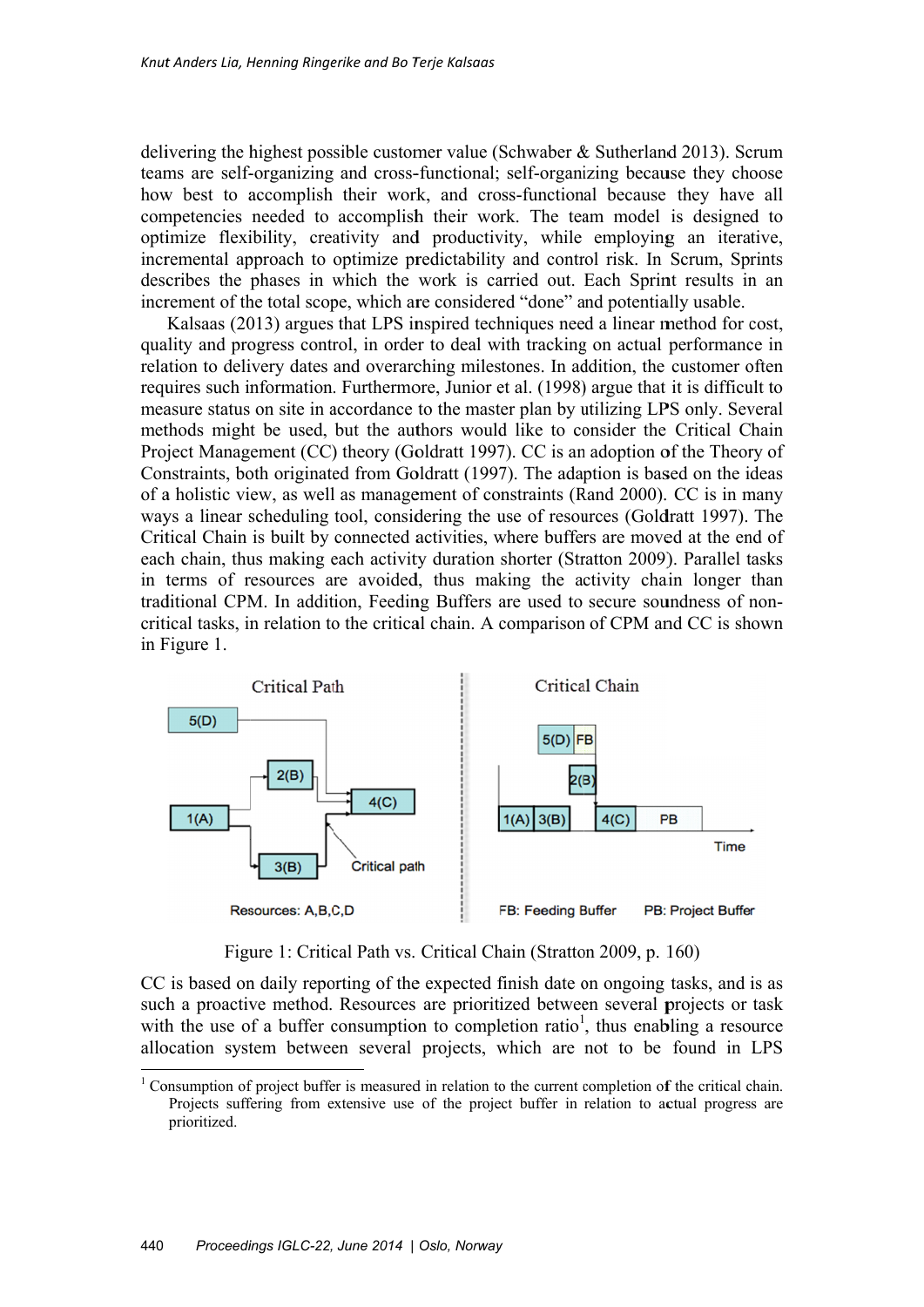(Koskela et al. 2010). However, CC and LPS differs in many ways, and the adoption of CC as a cost and top management tool might prove difficult. CC, unlike LPS, does not try to reduce the variability in project execution: rather manage the buffers in a new way, resulting in commitment for completion, and visibility when activities get off-track (Koskela et al. 2010). As discussed, it seems that linear models are inappropriate for the design process, which is supported by Ballard (2000a). Thus, there is a need for an inclusive, iterative model in regards to design activities, based on LPS, Scrum and CC.

### **THE ENGINEERING CASE**

The case enterprise is located in Norway, but is part of a global company. The case enterprise has grown quickly, and solving issues with tacit knowledge and personal experience, as was done earlier, is challenging. The research has been conducted within the department for Well Access Systems (WAS). WAS is concerned with connecting subsea wells to surface rigs or vessels. A typical project consists of complex subsea equipment for work over and intervention of established wells. The department is self-govern, and delivers products from the product line into the project, in accordance with the project's Scope of Supply (SoS). The product line consists of emergency disconnect packages<sup>1</sup>, lower riser packages<sup>2</sup>, surface flow trees<sup>3</sup>, circulation heads<sup>4</sup>, riser systems, control systems, and more.

When new contracts are awarded, a tender phase has been conducted. From the tender, an A4 cost sheet is developed for each individual item in the SoS. A 60-day mobilization phase follows the contract. During the mobilization phase the initial planning is conducted, which sets the milestones for Customer delivery of each SoS. In addition, two stages of design reviews are conducted, defining input for engineering regarding functionality and interfaces to other sub-systems, and external systems. Next, the execution phase is initiated. The plan is static after a baseline, and the progress is reported to Customer in accordance with the master plan. At this stage, the concept engineering commence for each product, and two design review processes are conducted in order to define a final design concerning interfaces, maintenance, manufacturing, installation, retrieval, and cost of the design. The design review processes are conducted in order to freeze requirements, and thus reduce the occurrence of negative iterations due to changing requirements. Engineering for procurement is then finalized, and the procurement process commences. For each SoS the Purchase Order (PO) date marks a significant milestone for engineering.

The planning and progress control of engineering activities are divided into several levels, thus the case enterprise utilizes a planning hierarchy, as shown in Figure 2.

-

 $\frac{1}{2}$  Enables planned or quick emergency disconnect from the Lower Riser Package.

<sup>&</sup>lt;sup>2</sup> The main safety barrier towards well, which enables well control by cutting and sealing functions.

<sup>&</sup>lt;sup>3</sup> Topside module for pressure control during flow testing.

<sup>&</sup>lt;sup>4</sup> A connection to kill reservoir when flow testing is not planned.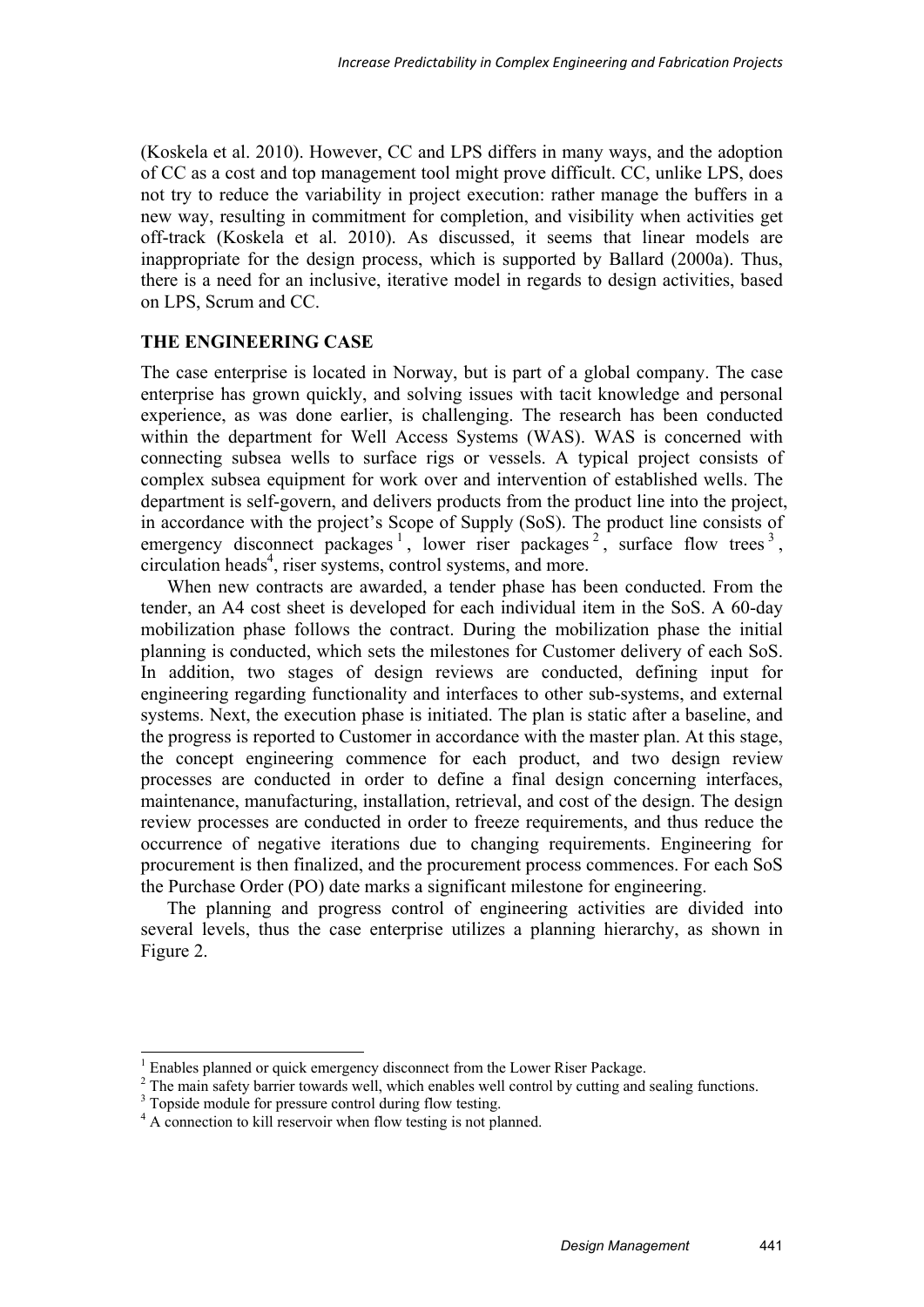

Figure 2: Planning hierarchy used at the case enterprise

The project plan, or master plan, is at the top level in the planning hierarchy. The project plan is relatively low in detail: main milestone dates are shown for each SoS and the plan displays the overall progress of the project, which is reported to the client. At the product level, the plan is more detailed because it includes parts in the assembly. The product plan is a dynamic management tool for each work package and may be rescheduled in order to meet project milestones. At the activity level, activities and due dates are defined. These are the actual engineering activities to be performed, which all ends up in a pure deliverable such as a drawing, document or 3D model. Two tools are used within WAS at the activity level, but the utilization of them does not seem satisfactory to ensure a smooth project execution. The tools are the well-established "Eplan" and the newly developed "PPM tool". The PPM tool is based on frequent progress reporting for each task, as in CC, and Eplan is based on a few milestone dates within each task. The PPM tool was implemented because Eplan do not include all engineering activities. Consequently, Eplan do not capture the actual usage of hours or remaining hours, thus failing to visualize actual status of the project.

Through our initial exploratory study, we have found that neither Eplan nor PPM tool are planning tools; they are merely progress reporting tools. However, the initial planning of the engineering activities, are implemented into both tools to track progress. Activities are often planned in parallel with long durations, without dependency links. In addition, the planning is performed at the startup of the project, usually without sufficient emphasis on the importance of "doing it right the first time". Thus, inconsistent milestone dates<sup>1</sup> and infeasible resource allocations are frequent. Consequently, on-time delivery (OTD) of documentation and drawings is low for the case enterprise. In March 2014, the OTD was 38 % on average for the ongoing projects. However, the enterprise's OTD is actually better than reported, but because of the poor sequencing of milestones and activities, which determine the delivery dates to client, they seem worse than they are. The enterprise invoices the client according to milestones and OTD; thus, a low OTD will potentially reduce the overall profit of the projects, as well as their reputation.

-

<sup>&</sup>lt;sup>1</sup> Urgent activities are planned too late, and non-urgent activities are planned too early.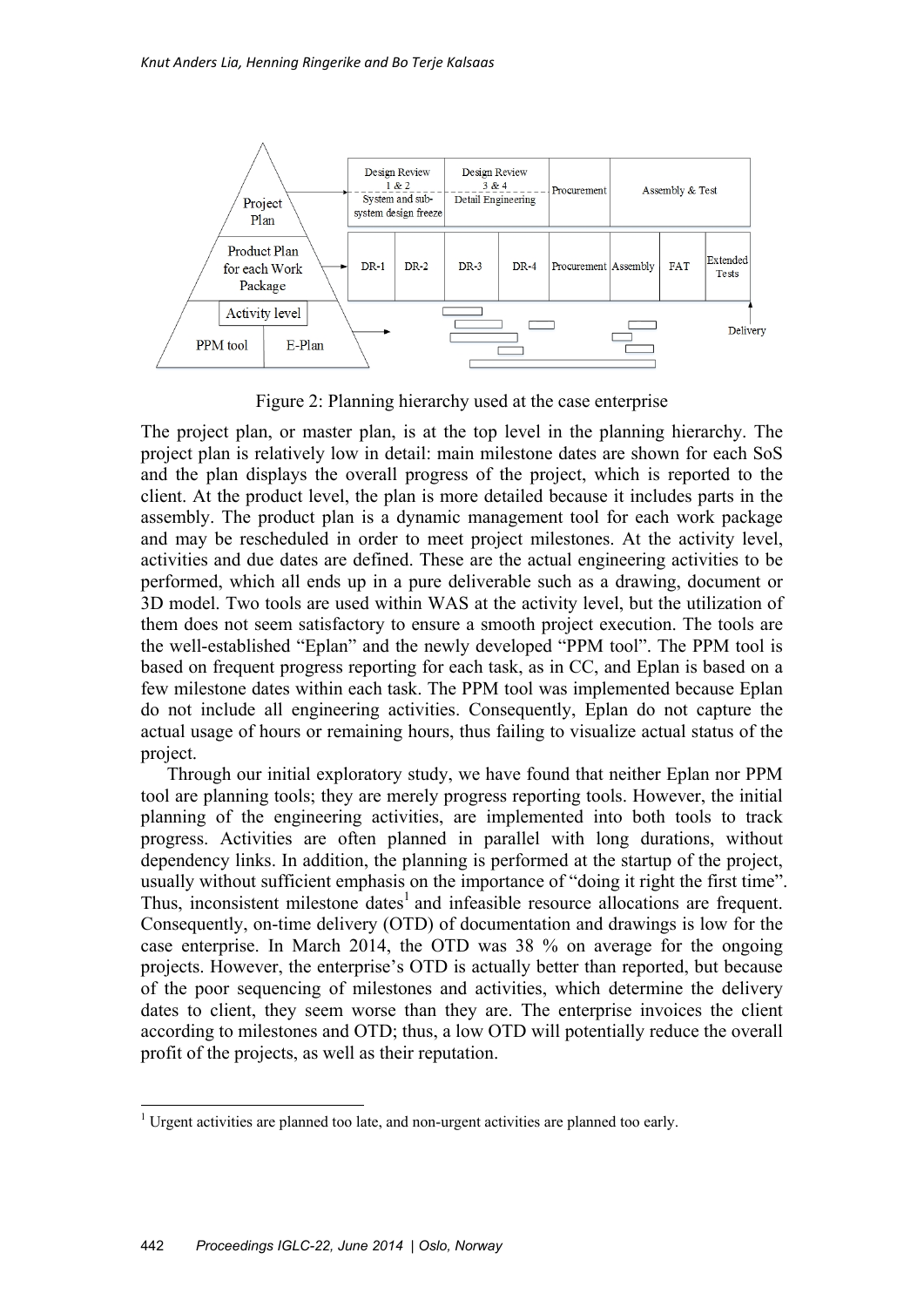After the quick growth of the case enterprise, planning as was done before seems unsatisfactory. Thus, the problem at the enterprise is likely the lack of collaborative planning and inclusive methods for production control, rather than the tools used for control. To summarize the engineering case, the following points are of importance:

- Insufficient emphasis on the initial planning of engineering activities produces an infeasible, inconsistent plan.
- Production control fails to capture the actual status on the project.
- On-time delivery may increase by the use of inclusive, collaborative methods for planning and production control, i.e. predictability may increase.

## **DESIGN AND VERIFICATION OF A FRAMEWORK FOR ENGINEERING CONTROL**

In this section, we present a construct on how the initial planning and subsequent production control can be strengthen by adapting ideas from LPS, Scrum and CC. Today, the project plan serves as a holistic milestone sheet, which provides input to the different product plans regarding delivery dates of the Scope of Supply. Thus, the synchronization between the different WPs are handled through the project plan, e.g. securing that products from different WPs finish simultaneously for system testing. The product plan is divided further into different milestones for each product and subassemblies. These milestones are planned using reverse scheduling where lead-time on the activity, e.g. fabrication, serves as input. Thus, in order to meet the final milestone of delivering the hardware, each sub-milestone in the product plan must be met. These milestones must be held static, in order to not interfere with the plan of other WPs, suppliers, fabrication, testing, etc. This is also in accordance with previous work presented by Kalsaas (2013), with a similar case enterprise, where it is suggested to differentiate the planning process of engineering and fabrication; delivery milestones from engineering are integrated into the phase plan of fabrication, and the engineering activities are navigated to meet these delivery deadlines.

Different engineering activities are performed prior to these sub-milestones, e.g. engineering for procurement, documents for testing, etc. These are currently planned poorly at the project startup resulting in the previously mentioned problems and low OTD. Thus, the initial planning and subsequent production control must be strengthen by implementing all the engineering activities into the product plan. As mentioned, the client requires information regarding delivery dates on all engineering deliverables, i.e. documents, during the mobilization phase. Thus, the product plan must be detailed as much as possible in advance, in order to provide feasible delivery dates to the client. All deliverables are given document numbers, and budgeted amount of hours during the tender phase, which serves as important input when executing the initial planning. The goal of the initial planning is to sequence these activities in the right order, to avoid both inconsistent delivery dates and parallel activities with unnecessary long durations. The planning must be executed in accordance with the principles of collaborative planning in LPS, to unveil constraints and evaluate the budgeted amount of hours as a collaborative process where different disciplines attend. Thus, the initial planning will be more similar to the phase planning than master schedule planning in LPS. Based on ideas from CC, resources are allocated in advance to avoid parallel activities on individual resources. Further,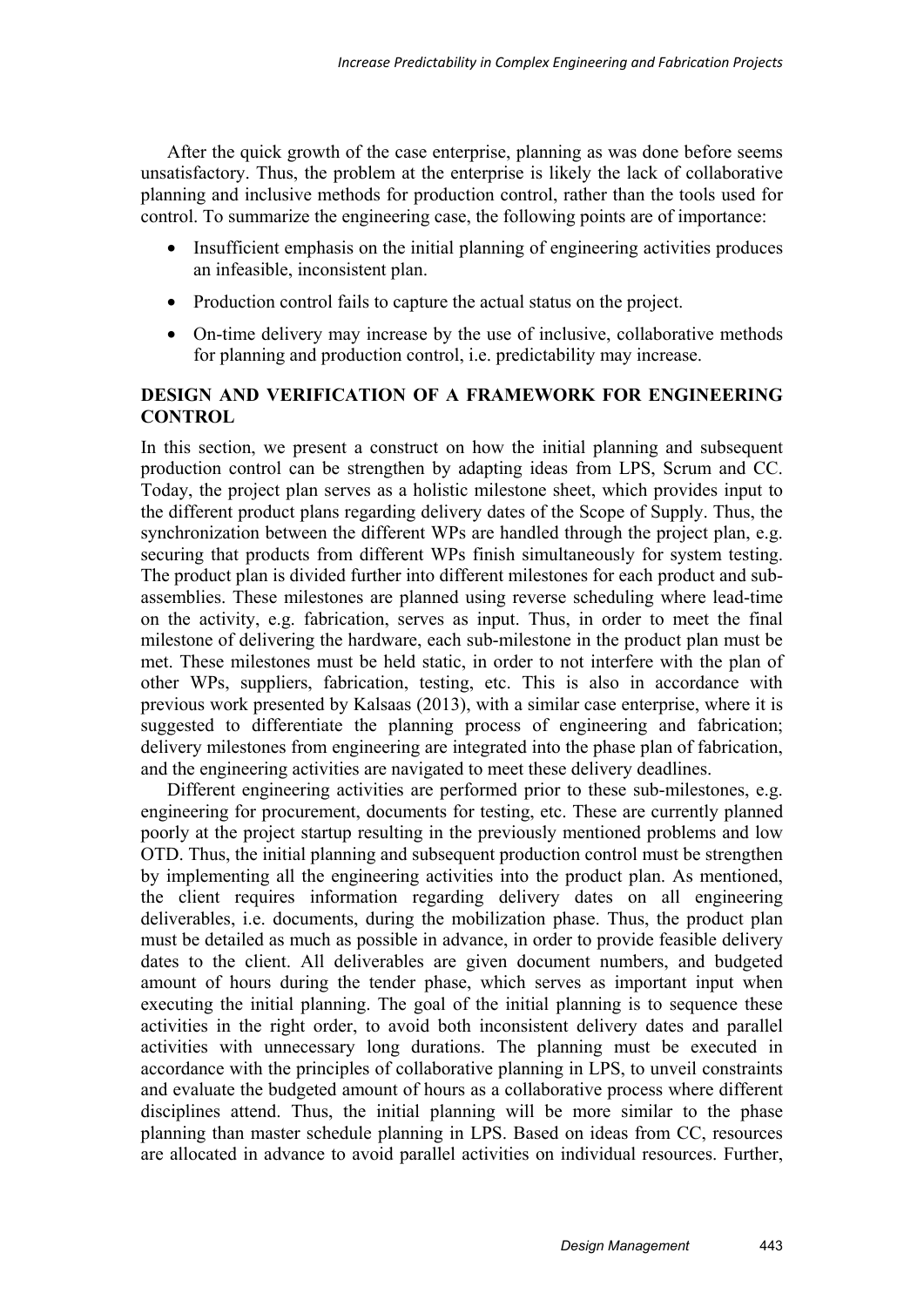the problem of infeasible resource allocations is reduced, while the visibility is increased. The latter removes the necessity of the frequent progress reporting done today, which now renders the PPM tool unnecessary. Parallel activities on individual resources must be reported frequently in order to foresee any off-track activities potentially threatening the delivery or to track cost measures, while sequential activities are more visible and easier to track, as illustrated in Figure 3.



Figure 3: Parallel vs. sequential progress measurement

By structuring activities according to CC, the problems related to multitasking, Student Syndrome, and Parkinson's Law will be structurally mitigated (Koskela et al. 2010). Herroelen and Leus  $(2001)$  ENREF 8 point out that multitasking is quite common in multi-project environments where resources often have more than one significant task running. However, such multitasking result in individuals who bounce back and forth, whereas the flow time in individual activities increases. Further, activities stretched over a long period does not motivate the resource to go with full thrust from start, or even begin on the task immediately after the start date, i.e. the Student Syndrome (Leach 1999). Long durations also affect Parkinson's Law, stating that work expands to fill the time available (Shen & Chua 2008).

In accordance with CC, buffers are postponed to the end of each activity chain in order to visualize off-track activities. Since several deliverables are subjected to an internal review before delivery to the client, we propose to add buffers to the end of these chains, as illustrated in Figure 4. The size of these buffers (feeding buffers) must be evaluated collaboratively at the initial planning. No existing method seems satisfactory (Tukel et al. 2006): however, Shen and Chua (2008) point out that the soundness of the tasks should be of guidance, i.e. the degree of prerequisite work serving as input. Figure 4 illustrates how the logical sequencing of tasks visualizes the upcoming activities for the one resource and determines the start date. The blue bars represent the budgeted amount of hours, while the internal review marks the delivery date to client.



Figure 4: Sequencing of activities with postponed buffer.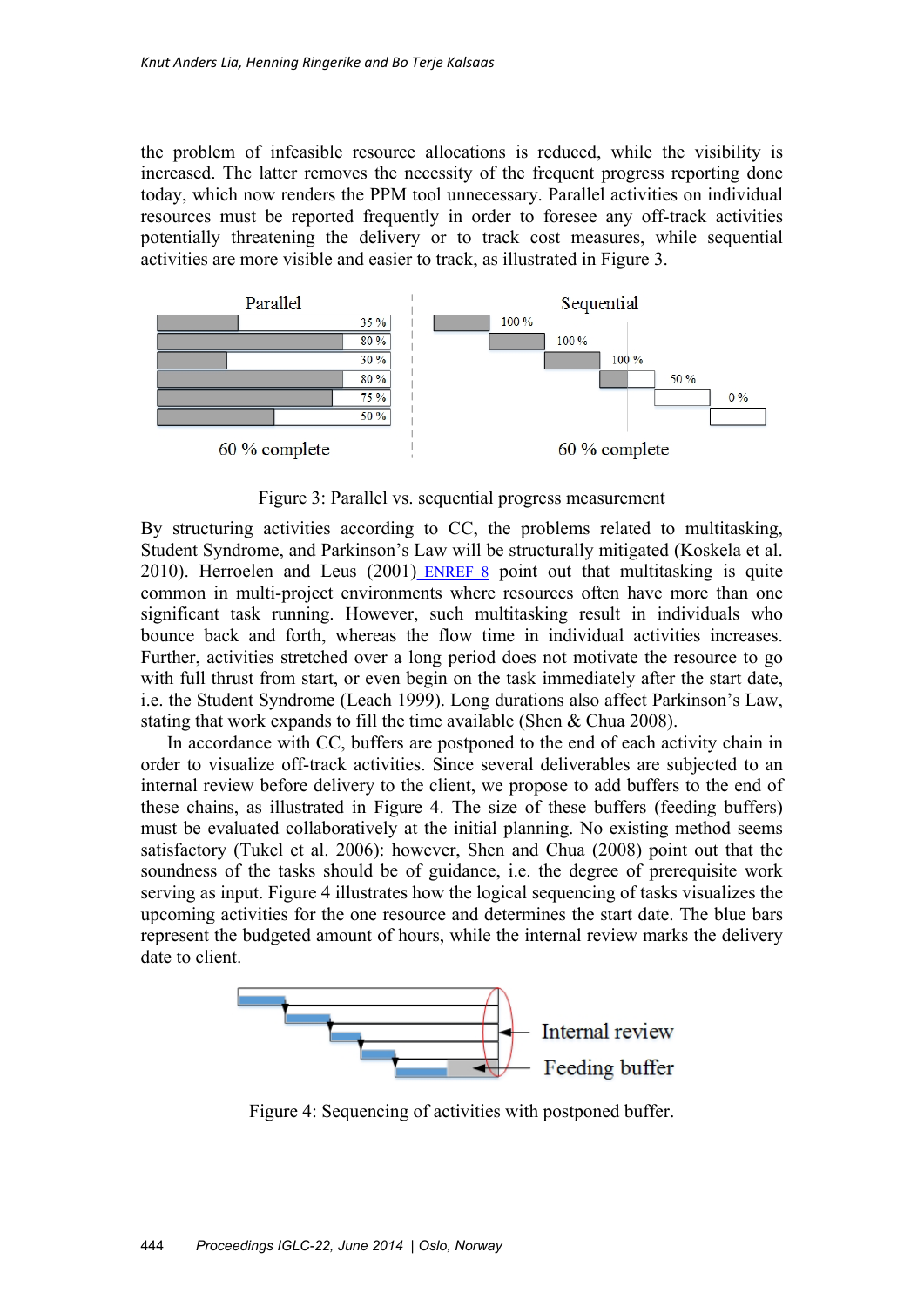For progress measurement, each participating engineer report progress in accordance with the milestones in Eplan. Further, Eplan updates the various product plans automatically, which serves as a holistic management tool to control cost, progress, and quality. As suggested by Shen and Chua (2008), the CC framework acts as a linear controlling feature. This is also in accordance with the addressed need of such system in LPS (Junior et al. 1998; Kalsaas 2013).

However, as LPS demonstrates, planning and production control<sup>1</sup> is strongly related. Thus, besides the framework for initial planning and progress control, a proper framework securing corrective actions is necessary. The principles of production control from LPS should be implemented complimentary to CC, to allow more detailed handling of assignments, flows, and constraints (Shen & Chua 2008). This is also supported by Koskela et al. (2010) who suggest weekly and daily planning across all tasks, as an extension of CC. We propose weekly lookahead meetings, where key personnel meet and evaluate upcoming activities spanning six weeks ahead. An important part of this meeting is to make sure that prerequisite inputs are available, or that actions can be taken in advance of the scheduled startup dates to make tasks ready for execution (Hamzeh et al. 2008). The most challenging prerequisite for the case enterprise is human resources. Even though the initial planning secures proper resource allocation and workload distribution, the resources might have been reassigned to other projects, or the workload of an ongoing activity might have increased due to variation orders (VO), etc. Thus, it is important to look ahead and see if the upcoming workload is feasible for the resources. Further, it is of interest to evaluate reasons for non-completion of ongoing activities as proposed by Ballard (2000a), in order to improve future planning. The Lead Engineer is responsible for progress of the WP, thus lookahead meetings are required weekly in order to get frequent update on ongoing activities, input on the planned workload and commitment to upcoming activities through public promises, public checking of task status, and evaluation of reasons for non-completion (Koskela et al. 2010). Drawing on the ideas from Scrum, all meeting arenas should be time-boxed and standardized (Schwaber & Sutherland 2013). Thus, the meetings should be held at the same time and location each week, and have a fixed duration and agenda.

As initially described, planning of design processes serves as a challenging task: the design emerges through a complex process where solutions, and thus activities, evolve as the process progress, i.e. reciprocal dependencies. Thus, the presented framework might seem optimistic in order to cope with the nature of design activities. A workshop conducted during our study at the case enterprise, where the planning framework presented was developed as a collaborative process for two products in an ongoing project. The outcome of the workshop showed that all documents and drawings could be postponed to the end of the design phase (3D modelling), where the deliverables could be sequenced as described. This is illustrated in Figure 5 for two different products; EDP and LRP. Prior to the workshop, the design and documentation where often conducted as one activity, thus leading to several parallel

1

<sup>&</sup>lt;sup>1</sup> Production control is monitoring of performance against project specifications (budget, plans, etc.) and corrective actions needed to conform performance to the specifications (Ballard & Howell 1998).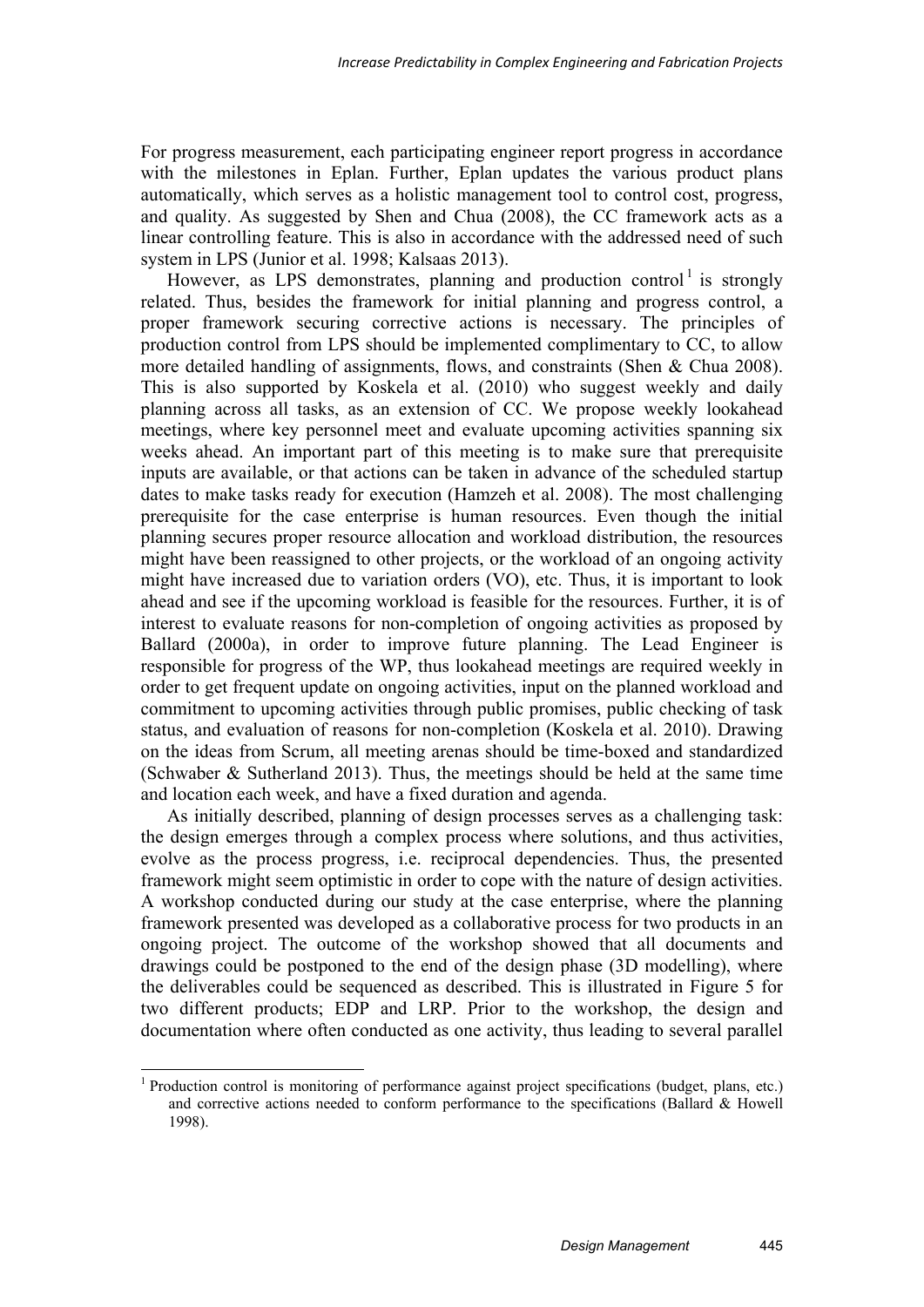activities with long durations due to reciprocal dependencies between them. With several designers and engineers working in parallel, this often resulted in additional rework, i.e. negative iterations, due to late changes and poor communication. Thus, it was of great importance to freeze the design at some point, in order to make the documentation period sound.



Figure 5: The design phase and the documentation and drawing phase.

Based on the ideas of Scrum and LPS, a framework for planning and production control of the design phase is further described. The Sprints in Scrum are in many ways similar to the phase scheduling in LPS, where activities and their sequence are determined. Handoffs between trades are identified as a part of the process to determine the sequence. The Sprints can be considered as these handoffs, where the frozen increment serves as input for other products' designs. In LPS, the tasks themselves are the central unit of analysis, but Scrum focus on the achievement, or goal, within the phase. We believe this is more sufficient when planning future design activities, since it is easier to determine the preferred outcome, than the way of achieving that outcome. In contrast to Scrum, these Sprint Goals must be planned prior to commencement of the design phase to ensure fulfillment of the total scope within the planned period, synchronize with other product designs and provide transparency in terms of progress and cost to project management and client. A generic set of increments was evaluated for one product. However, it proved impossible to make a generic set of goals because the design is completely project specific, e.g. water depth, field age, installation space, equipment interfaces, etc. Consequently, budgeted hours and percentage of total scope for each Sprint becomes project specific as well. However, our investigation revealed the possibility to either divide into sub-product increments or interface increments<sup>1</sup>, depending on the product and project. This must be done as a collaborative process prior to the startup of the design phase. In addition, documentation and specification from system engineering must be present in order to set the Sprint Goals and ensure soundness of the design phase. In Figure 6 the Sprints are illustrated as sub-milestones within the 3D modelling. Each Sprint's duration should be less than one month. These must further be implemented in the product plan for cost and progress measures, as described earlier.

<sup>&</sup>lt;sup>1</sup> Control areas based on a completed part design, or interface verification between several parts.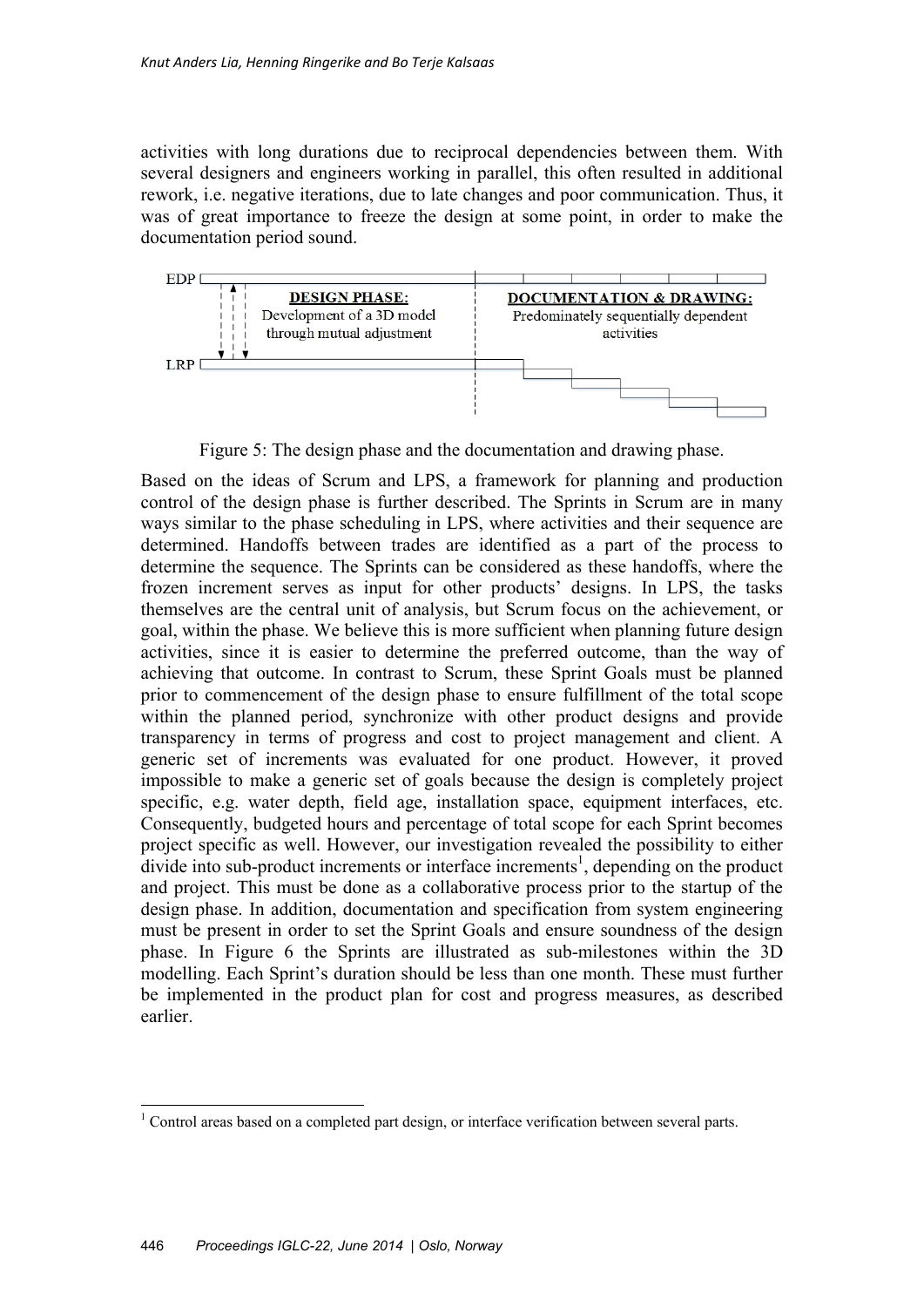

Figure 6: Sprints in the design phase for one product.

The Sprints connected to one product is performed by a Sprint Team, which is selforganizing, and multifunctional with the ability to perform all necessary tasks. These are solely responsible for the product design, unlike today where several participants may interfere with the current design. The work within the Sprint is carried out in a typical team workflow, as found in sports, where the team collaborates jointly to execute the process and solve problems without lapse in the workflow, as opposed to reciprocal dependent tasks (Van de Ven et al. 1976). The team collaborates jointly on how the specifications from the client can be implemented in the concept design. However, the team must also collaborate with other teams and representatives from the workshop, suppliers, etc. in order to adjust the design early, and reduce negative iterations. As Macomber and Howell (2003) pointed out, it is of great importance for the project to use multiple sources to ensure more accurate information. Thus, weekly lookahead meetings are arranged. It is important to arrange these meetings weekly, and not only at the start of the Sprint, in order to make an arena for frequent mutual adjustment. This is supported by Kalsaas (2013) who claims that the planning period must be shortened, and actions and decisions related to the actual engineering activities must be detailed on a rolling basis with a short-term perspective. The team can invite different disciplines to discuss the current design, thus get a view of any upcoming obstacles, and follow up on these in order to make future tasks sound prior to commencement. An action list, and a design review document (DRM) is used throughout the entire design phase for each product to follow-up on hindrances and document the process of the design, i.e. decision points and increment freezes. When the Sprint ends, a retrospective meeting is held in order to freeze the increment and update a register of lessons learned. The learning perspective is important in order to improve future projects and is part of both Scrum and LPS.

The proposed process for the design phase has an additional value for the costumer. Today, if a VO occurs it proves difficult to determine the impact on ongoing work. However, if increments are frozen, it is easier to determine the effect on subsequent work, and invoice the client accordingly. Also, the DRM serves as guidance to see how the VO affects previously made decisions, and other products and WPs, thus increasing flexibility. Whenever a retrospective meeting is held, possible extensions in the scope may be proposed, in order to enhance the product beyond the contractual provisions.

#### **CONCLUSION**

The constructive research revealed issues with the case enterprise's planning and production control methods. The main issue is insufficient or incorrect planning of engineering activities resulting in inconsistent milestones, resource allocation and poor on-time delivery of documentation. Based on the nature of design, we address the need for an inclusive and iterative tool with roots in LPS, Critical Chain and Scrum to improve the predictability in complex projects. A new construct for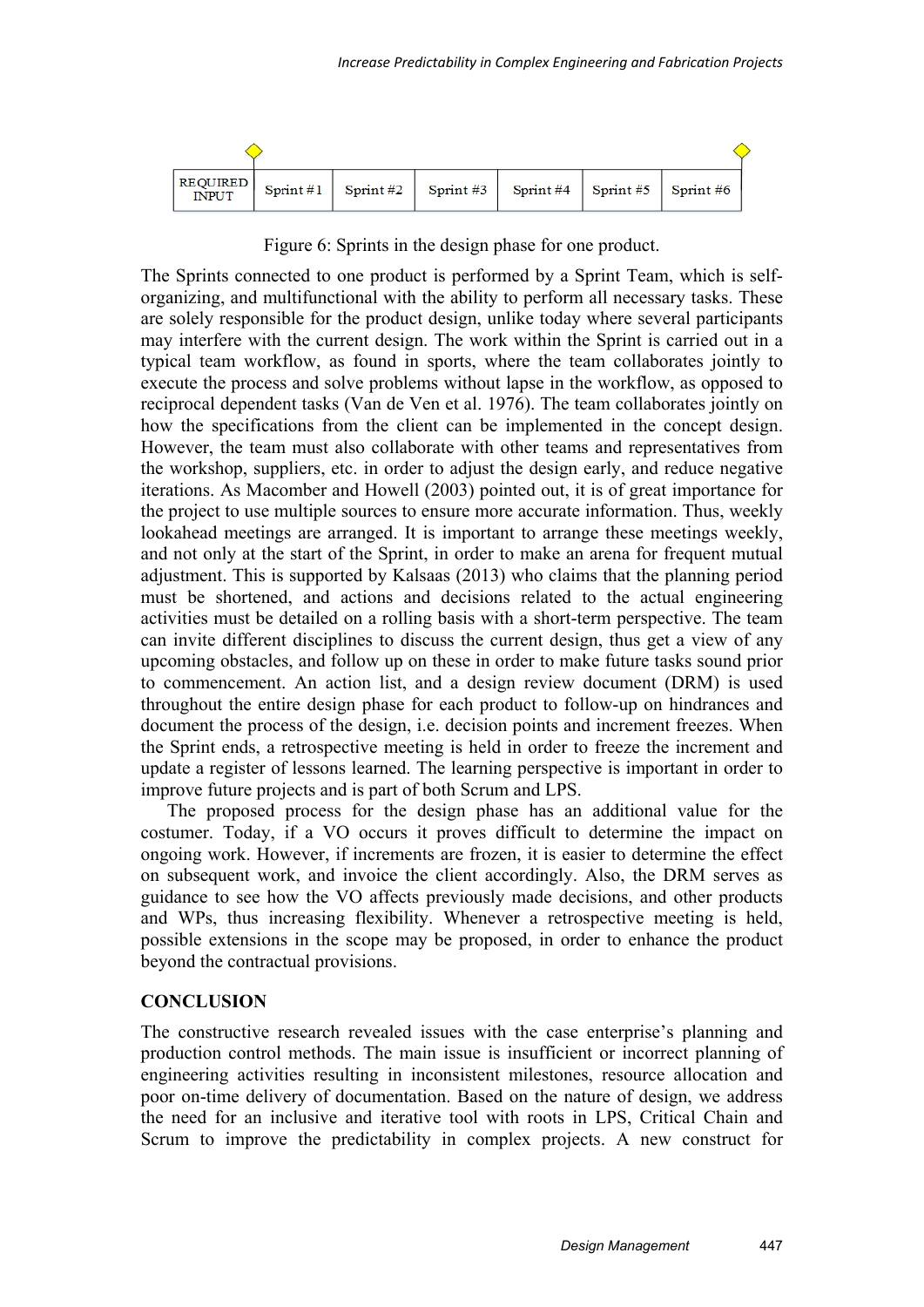planning and production control of all engineering activities at the case enterprise is presented. The most interesting aspect of the construct is the verification of how Scrum contributes to the division of design engineering activities into Sprints. Selforganizing teams handle these, while the overall production control draws on ideas from LPS. Further, the lacking of a holistic management tool in LPS is handled by ideas from CC, as a postponement strategy is being used.

Future research should monitor the effects of the framework when it is completely implemented at the case enterprise. A deeper evaluation of reasons for noncompletion and typical hindrances in the workflow could be of interest, i.e. an evaluation of how the framework could be further strengthen in order to increase the predictability of engineering tasks.

#### **REFERENCES**

- Austin, S., Baldwin, A., Waskett, P., & Li, B. (1999). Analytical Design Planning Technique for Programming Building Design. *Proceedings of the ICE-Structures and Buildings, 134*(2), 111-118.
- Ballard, G. (1999). Can pull techniques be used in design management? *CIB Publication 236*, 149-160.
- Ballard, G. (2000a). *The Last Planner System of Production Control.* (PhD Dissertation), School of Civil Engineering, Faculty of Engineering, University of Birmingham, U.K.
- Ballard, G. (2000b). *Positive vs negative iteration in design.* Paper presented at the 8th Annual Conf. Intl. Group for Lean Construction, Brighton, UK.
- Ballard, G., Hammond, J., & Nickerson, R. (2009). *Production control principles.* Paper presented at the 17th Annual Conf. Intl. Group for Lean Construction, Taipei, Taiwan.
- Ballard, G., & Howell, G. (1998). Shielding production: essential step in production control. *Journal of Construction Engineering and Management, 124*(1), 11-17.
- Goldratt, E. M. (1997). *Critical chain: A business novel*. Great Barrington, MA: North River Press.
- Hamzeh, F. R., Ballard, G., & Tommelein, I. (2008). *Improving Construction Workflow - The Connective Role of Lookahead Planning.* Paper presented at the 16th Annual Conf. Intl. Group for Lean Construction, Manchester, UK.
- Hamzeh, F. R., Ballard, G., & Tommelein, I. D. (2009). *Is the Last Planner System applicable to design?—A case study.* Paper presented at the 17th Annual Conf. Intl. Group for Lean Construction, Taipei, Taiwan.
- Herroelen, W., & Leus, R. (2001). On the merits and pitfalls of critical chain scheduling. *Journal of operations management, 19*(5), 559-577.
- Hoedemaker, G. M., Blackburn, J. D., & Van Wassenhove, L. N. (1999). Limits to Concurrency. *Decision Sciences, 30*(1), 1-18.
- Junior, J., Scola, A., & Conte, A. (1998). *Last Planner as a site operations tool.* Paper presented at the 6th Annual Conf. Intl. Group for Lean Construction, Guaruja, Brazil.
- Kalsaas, B. T. (2013). *Integration of Collaborative LPS-Inspired and Rationalistic Planning Processes in Mechanical Engineering of Offshore Drilling Constructions.* Paper presented at the 21st Annual Conf. Intl. Group for Lean Construction, Fortaleza, Brazil.